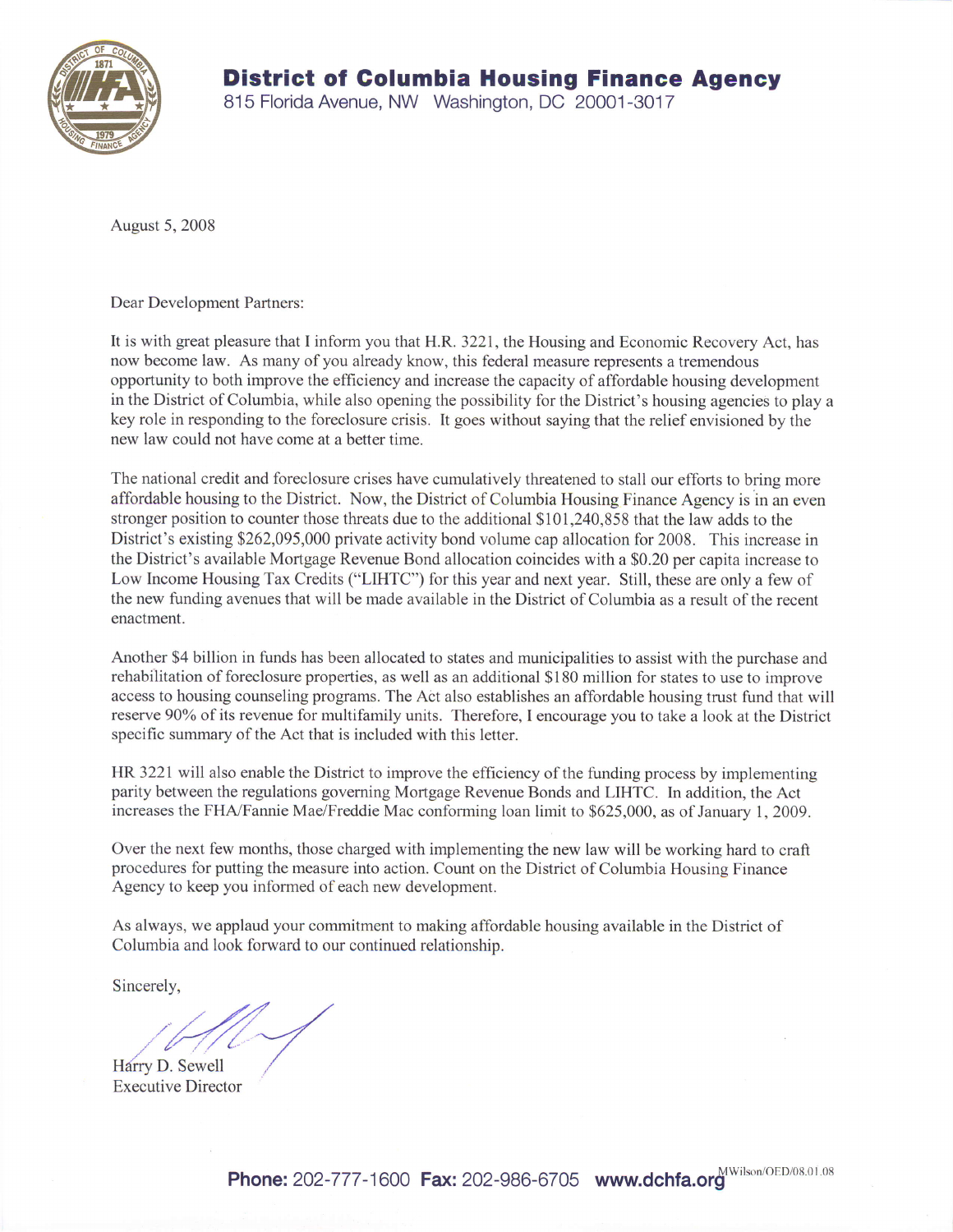## **The Housing and Economic Recovery Act: Benefits to the District of Columbia**



# *District of Columbia Housing Finance Agency*

**Harry D. Sewell, Executive Director** 

**August 5, 2008**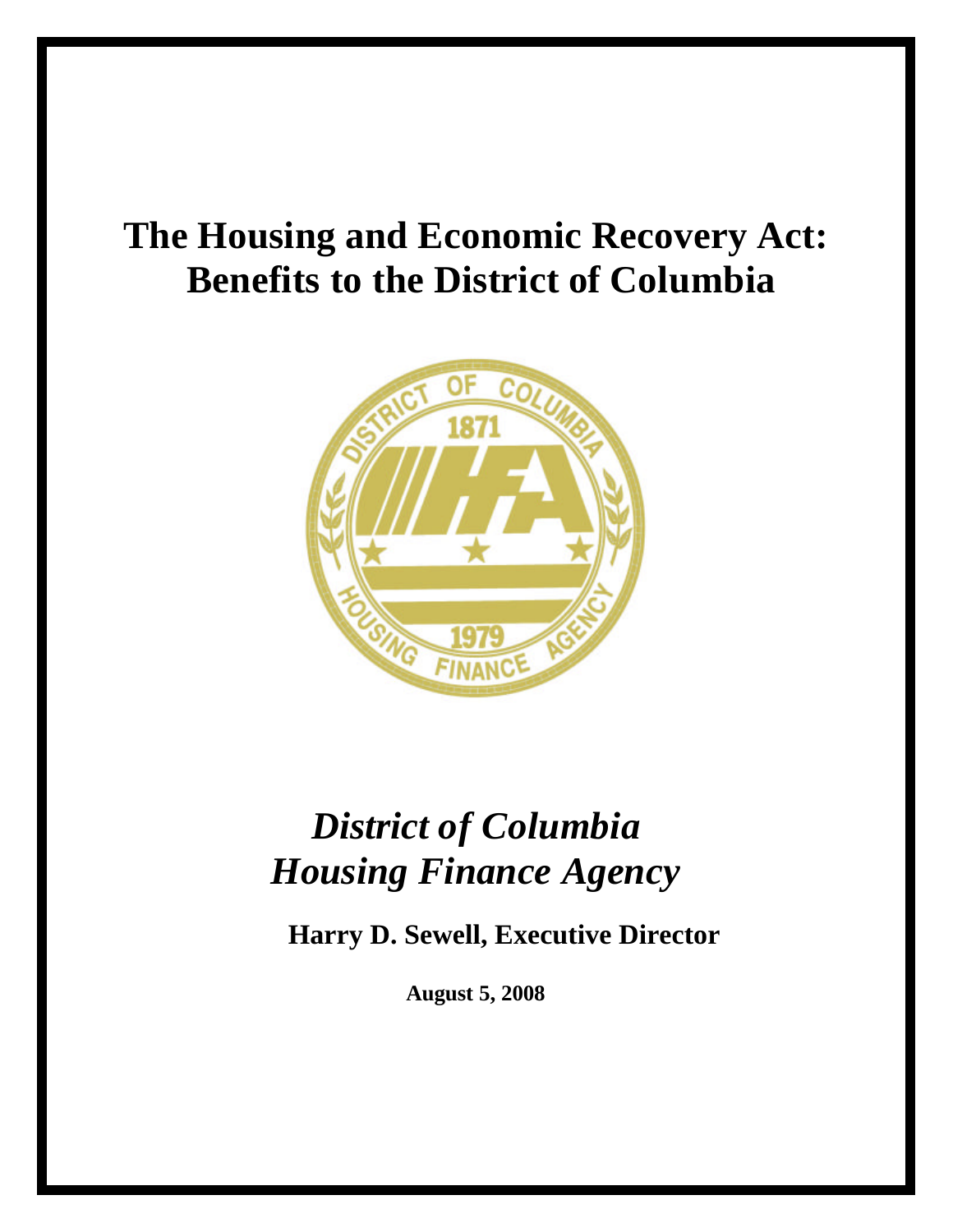### **Table of Contents**

| $\mathbf I$ |                                                                                  |  |
|-------------|----------------------------------------------------------------------------------|--|
| Π.          | Six Additional Federal Funding Sources to Meet the District's Affordable Housing |  |
|             |                                                                                  |  |
|             | B. Low Income Housing Tax Credit ("LIHTC") Cap Increase3                         |  |
|             |                                                                                  |  |
|             |                                                                                  |  |
|             |                                                                                  |  |
|             |                                                                                  |  |
| III.        |                                                                                  |  |
| IV.         |                                                                                  |  |
| V.          |                                                                                  |  |

#### **I. INTRODUCTION**

On July 30, 2008, President Bush signed into law the Housing and Economic Recovery Act of 2008. The more than 600-page long bill contains a series of provisions that enact significant changes to existing federal housing programs, establish the creation of a new federal housing agency, and implement a series of new programs aimed at affordable housing and foreclosure relief. The purpose of this summary, however, is to isolate those provisions that impact the District of Columbia's affordable housing community and to provide a synopsis of the projected impact. Accordingly, what follows is a synopsis of the most important changes wrought by the Housing and Economic Recovery Act for the District of Columbia.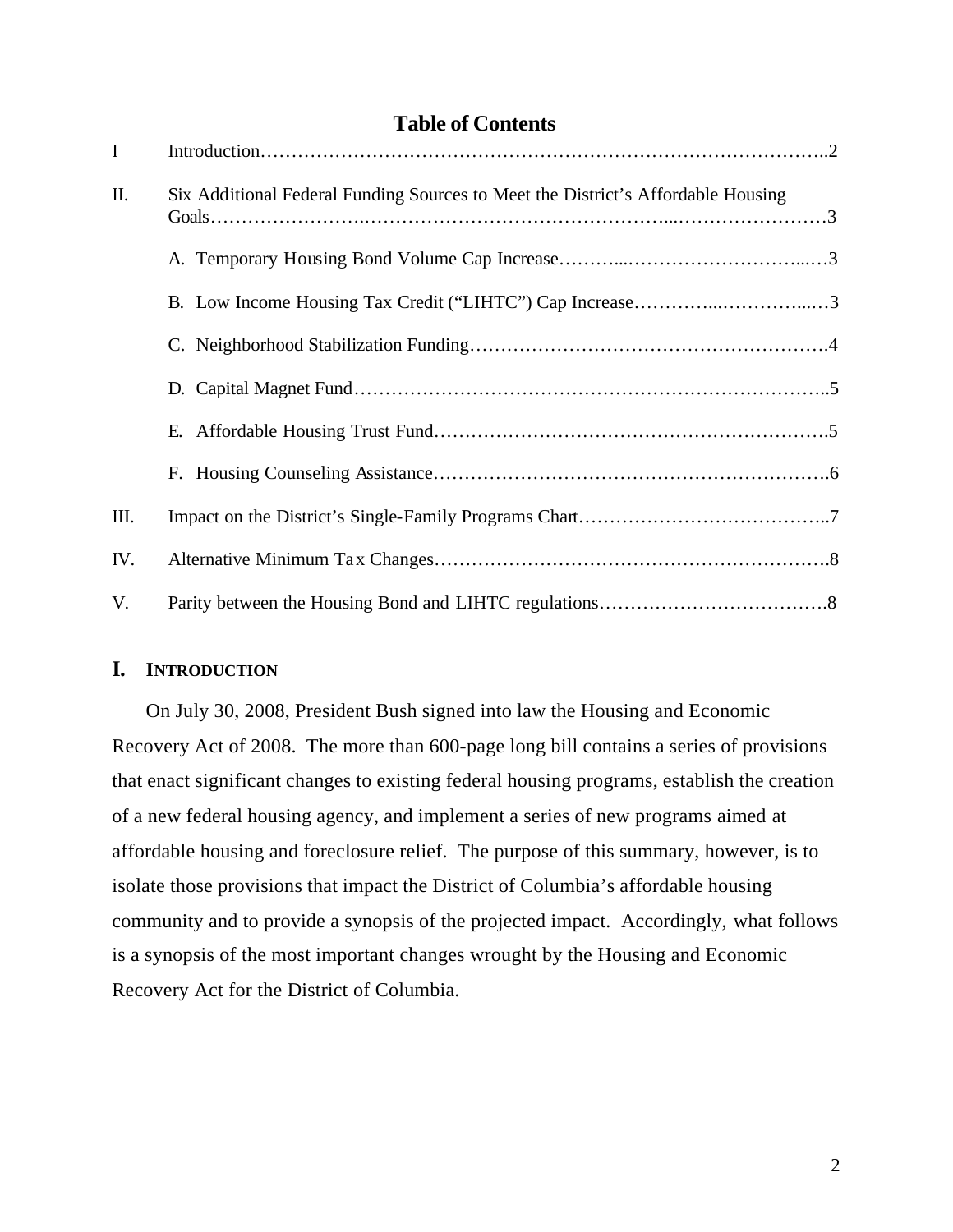#### **II. SIX ADDITIONAL FEDERAL FUNDING SOURCES TO MEET THE DISTRICT'S AFFORDABLE HOUSING GOALS**

| A. Temporary Housing Bond Volume Cap Increase Quick Facts |                                                                  |  |  |
|-----------------------------------------------------------|------------------------------------------------------------------|--|--|
| <b>Federal Dollars Allocated:</b>                         | $$10.92$ Billion                                                 |  |  |
| <b>District's Anticipated Portion:</b>                    | <b>Another \$101,240,858 to 2008 volume cap of \$262,095,000</b> |  |  |
| <b>Time Restrictions:</b>                                 | One-time 2008 Allocation; Carry forward through 2010 only        |  |  |

As part of the Housing and Economic Recovery Act, the Federal Government has allocated approximately \$11,000,000,000 in tax-exempt housing bond authority to increase each state's volume cap for calendar year 2008. Each State's increase is approximately 38.6% of its original volume cap and, thus, the District of Columbia stands to receive an additional \$101,240,858. This one-time increase in volume cap occurs only in 2008.

Though the grant of additional bond authority is limited to 2008, it can be carried forward through 2010 and, therefore, may be used to generate single-family or multifamily bond proceeds in 2008, 2009, or  $2010<sup>1</sup>$ 

| <b>B.</b> Low Income Housing Tax Credit Volume Cap Increase Quick Facts |                                                                 |  |  |
|-------------------------------------------------------------------------|-----------------------------------------------------------------|--|--|
| <b>Federal Dollars Allocated:</b>                                       | Additional \$0.20 per capita or 10% increase to small state cap |  |  |
| <b>District's Anticipated Portion:</b>                                  | <b>Another \$232,500 to 2008 LIHTC cap of \$2,325,000</b>       |  |  |
| <b>Time Restrictions:</b>                                               | Increase applies only to years 2008 and 2009                    |  |  |

In both calendar year 2008 and calendar year 2009, the Housing and Economic Recovery Act mandates an increase in the state ceilings on Low Income Housing Tax Credits ("LIHTC") by adding another 20 cents to the existing per capita amount for each year. For the District of Columbia, the end result of this temporary increase in 2008 is another \$232,500, making \$2,557,500 the estimated total amount of available LIHTC for the year. The estimated LIHTC available in 2009 is still being determined.

 $\overline{a}$ 

 $<sup>1</sup>$  Any use of the increased cap for single-family bonds is conditioned, however, upon the requirement that the bonds</sup> be redeemed from unused proceeds within 12 months of the issuance date. Therefore, the 42-month period applicable to single-family bonds issued under the ordinary volume cap does not apply to authority produced by the one-time increase.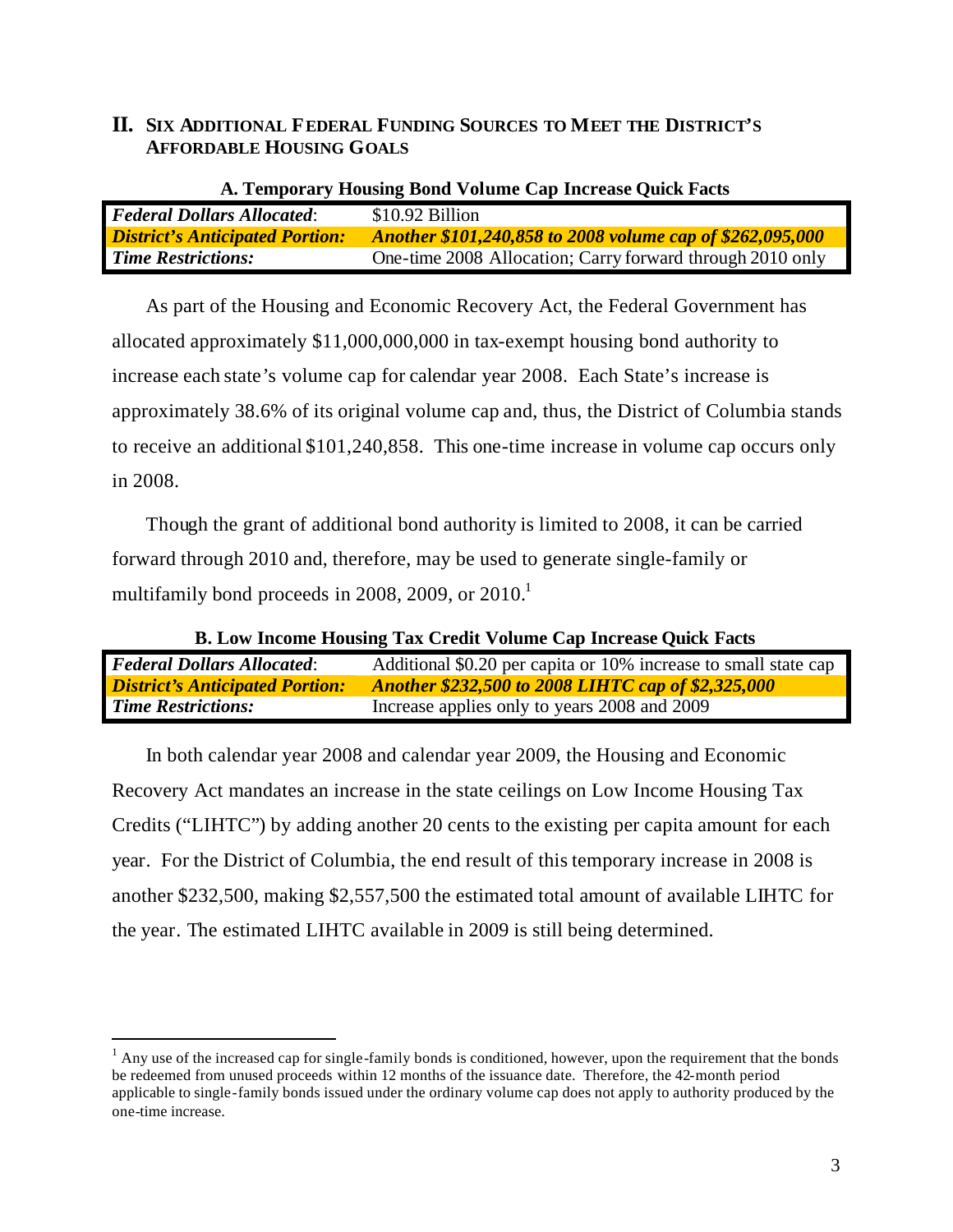| <b>Federal Dollars Allocated:</b>      | \$3.92 Billion                                                                    |
|----------------------------------------|-----------------------------------------------------------------------------------|
| <b>District's Anticipated Portion:</b> | <b>Greater than or equal to \$19.6 million (up to \$31.9 Million)<sup>2</sup></b> |
| <b>Timing Restrictions:</b>            | Funds must be used by District within 18 months of receipt                        |
| <b>Use Restrictions:</b>               | All funds must be used on households with incomes less than                       |
|                                        | or equal to 120% of Area Median Income ("AMI"), \$118,800;                        |
|                                        | At least 25% of the funds must be used to target households                       |
|                                        | with incomes less than or equal to 30% of AMI, \$29,700.                          |

#### **C. Neighborhood Stabilization Funding Quick Facts**

The Housing and Economic Recovery Act allocates approximately \$4 Billion in Neighborhood St abilization funds to be used by states to establish funding mechanisms for either:

- the purchase and redevelopment of foreclosed upon or abandoned singlefamily homes;
- the purchase and rehabilitation of multifamily properties that have been abandoned or foreclosed upon;
- the establishment of land banks for foreclosed homes;
- the demolition of worn-down structures; or

 $\overline{a}$ 

• the redevelopment of demolished or vacant properties.

Under the Act, each state must receive at least \$19.6 million in neighborhood stabilization funding, with additional money being awarded based on a pre-established criteria. According to the Center for American Progress Fund's analysis of the District of Columbia in relation to the criteria, a more accurate estimate of the District's award is approximately \$31.9 million. The District will have 18 months to use the funds after receipt. In distributing the funds, the District must also give priority consideration to projects in areas with the greatest percentage of foreclosures, the highest percentage of subprime mortgages, and any area most likely at risk for increased foreclosures.

All neighborhood stabilization funds must be used to assist households with incomes less than or equal to \$118,800, 120% of the District's AMI. At least 25% of the funds must be used to target households with incomes less than or equal to 30% of the AMI, \$29,700.

 $2$  The Center for American Progress, one of the principal advocates of the funding program, has conducted a stateby-state analysis of awards based on the criteria contained in the passed bill. Their estimate of the District's actual award amount is the bracketed figure.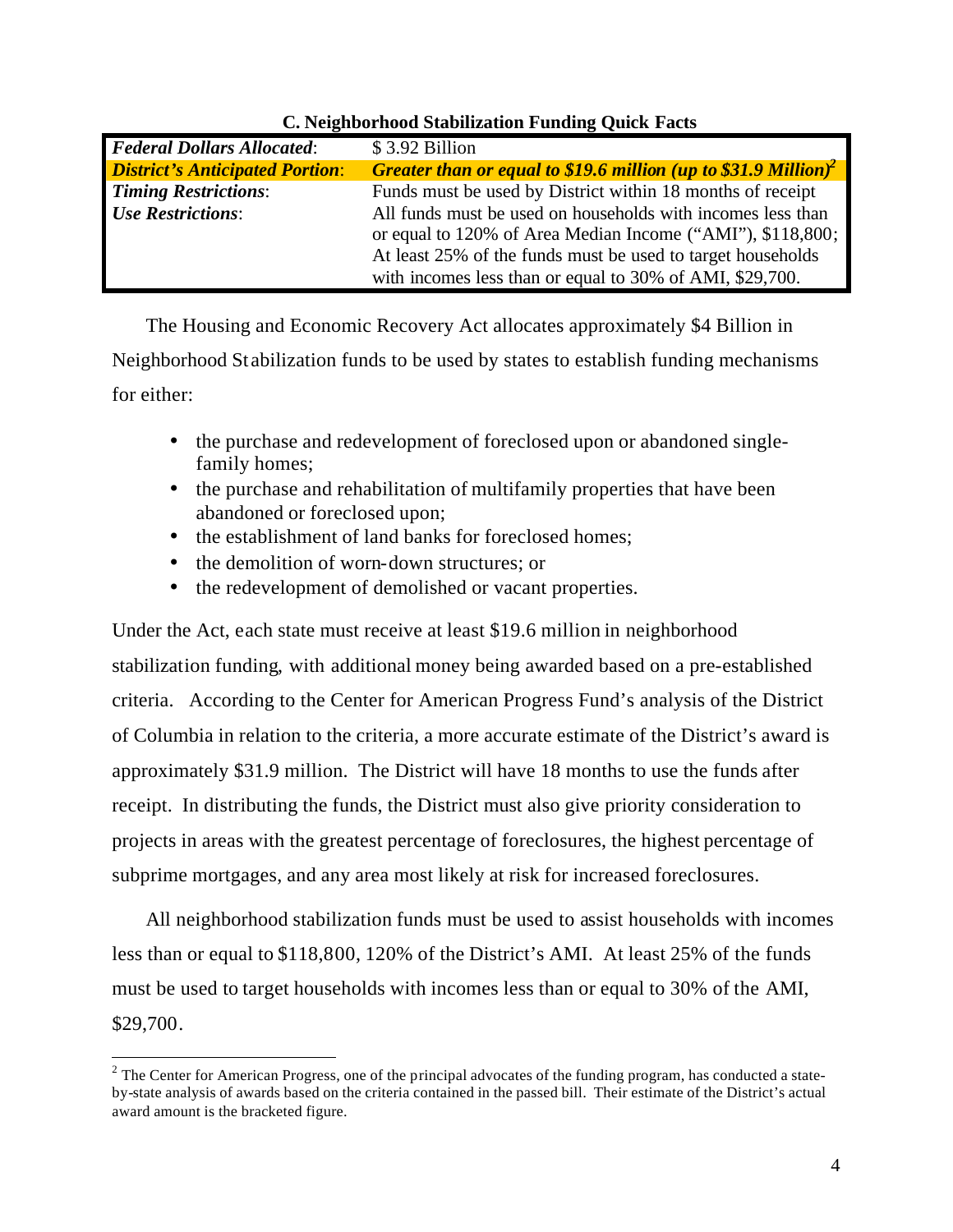| <b>Federal Dollars Allocated:</b>      | Estimated \$99 million in fiscal year 2010                    |
|----------------------------------------|---------------------------------------------------------------|
| <b>District's Anticipated Portion:</b> | <b>Federal Grants Released to Eligible Recipients</b>         |
| <b>Anticipated Availability Date:</b>  | Not Until October 1, 2010                                     |
| <b>Eligible Class of Recipients:</b>   | Community Development Financial Institutions ("CDFI"); A      |
|                                        | Nonprofit that has either the development or the management   |
|                                        | of affordable housing as one of its principal purposes.       |
| <b>Time Restrictions:</b>              | Unless grants are committed for use within 2 years, they will |
|                                        | revert back to the fund                                       |

**D. Capital Magnet Fund Quick Facts**

The Capital Magnet Fund will be used by the Treasury Department to implement a competitive grant program to attract private capital to the development, preservation or rehabilitation of affordable housing for extremely low-income, very low-income and lowincome families. In addition, the funds will be made available to provide economic activities or community services facilities, including day care centers, workforce development centers and health care clinics.

Grantees may include Treasury-certified community development financial institutions or nonprofits involved in the development or management of affordable housing.

The Capital Magnet Fund is a permanent trust fund with a dedicated source of funding from a 4.2 basis point fee paid by Fannie Mae and Freddie Mac on all new mortgage loan purchases. Thirty-five percent of the generated fees will be transferred to the Treasury to fund the Capital Magnet Fund, starting in 2010.

| <b>Federal Dollars Allocated:</b>      | Estimated \$186 million in fiscal year 2010       |
|----------------------------------------|---------------------------------------------------|
| <b>District's Anticipated Portion:</b> | To be determined                                  |
| <b>Anticipated Availability Date:</b>  | Not Until October 1, 2010                         |
| <b>Eligible Recipients:</b>            | Non & For-Profit Developers; Single Family        |
|                                        | Purchasers                                        |
| Use Restrictions:                      | State must allocate at least 90% of the funds to  |
|                                        | multifamily rentals; All funds must be used to    |
|                                        | assist households with incomes less than or equal |
|                                        | to 50% of AMI, \$49,500; At least 75% of funds    |
|                                        | must be used to target households with incomes    |
|                                        | less than or equal to 30% of AMI, \$29,700        |

**E. Affordable Housing Trust Fund Quick Facts**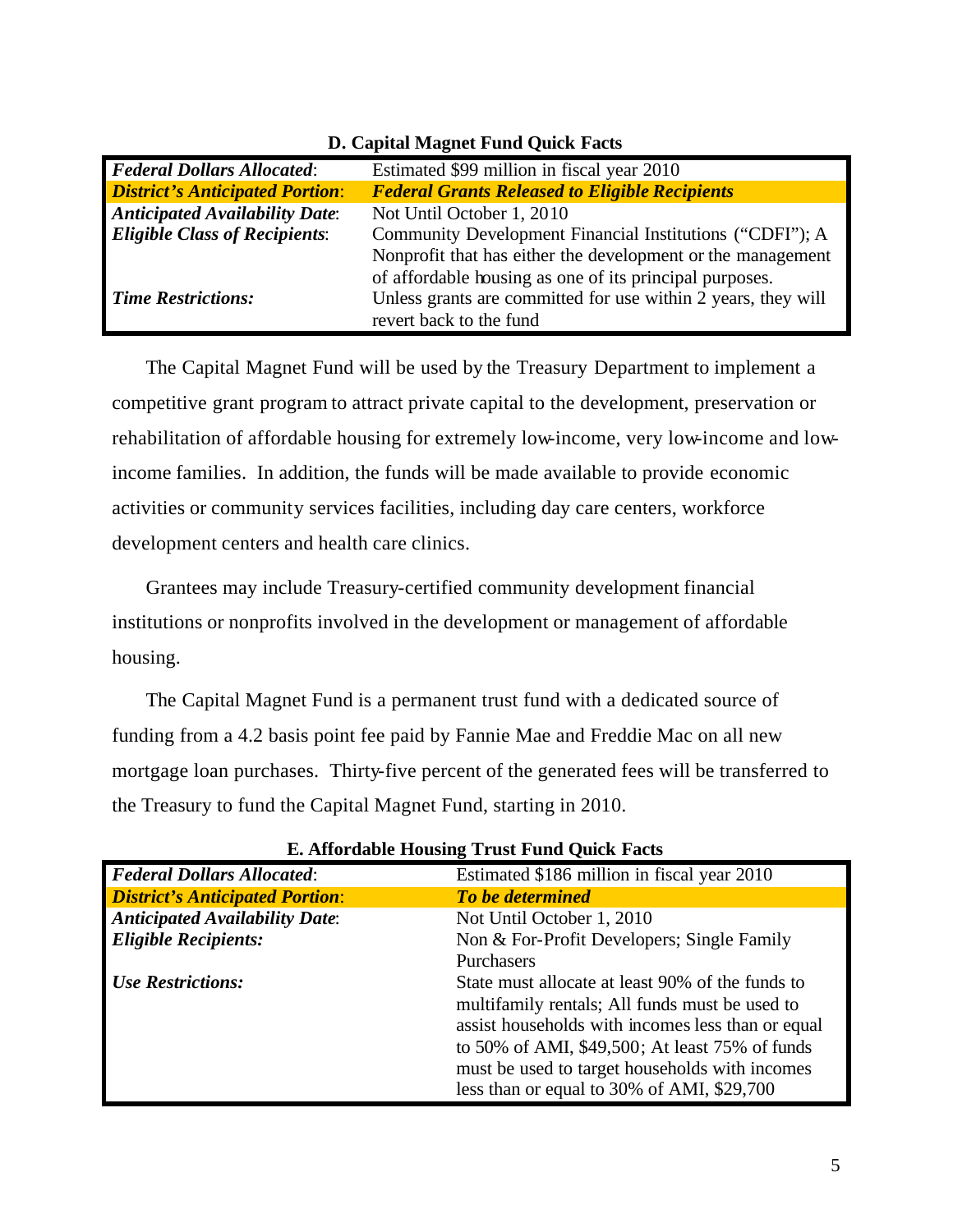The Affordable Housing Trust Fund created by Housing Recovery Act is a permanent trust fund to assist with:

- the production, preservation, and rehabilitation of rental housing,
- the funding of rental housing operating costs; or
- the production, preservation and rehabilitation of housing for homeownership for very or extremely low-income first-time buyers, including down payment assistance, closing cost assistance, and assistance for interest rate buy-downs.

Ninety percent of the funds received by a state under the Affordable Housing Trust Fund must be dedicated to multifamily rentals. All Affordable Housing Trust Fund monies must be used to assist low-income households with incomes not greater than 50 percent of Area Median Income. In addition, at least 75 percent of the funds must be used to assist households with incomes not greater than 30 percent of Area Median Income. Spending on homeownership activities cannot exceed 10 percent of the total state allotment. Like the Capital Magnet Fund, The Affordable Housing Trust Fund has a dedicated source of funding from a 4.2 basis point fee paid by Fannie Mae and Freddie Mac on all new mortgage loans purchases. Sixty-five percent of the generated fees will be transferred to HUD to fund the Housing Trust Fund.<sup>3</sup>

| <b>F. HOUSING COUNSELING GRANTS QUICK FACTS</b>    |                                                       |  |
|----------------------------------------------------|-------------------------------------------------------|--|
| <b>Federal Dollars Allocated:</b><br>\$180 million |                                                       |  |
| <b>District's Anticipated Portion:</b>             | <b>Federal Grants Released to Eligible Recipients</b> |  |
| <b>Anticipated Availability Date:</b>              | Before September 30, 2008                             |  |

**F. Housing Counseling Grants Quick Facts**

\$180 million is set aside for the National Revitalization Corporation to use, by September 30, 2008, in developing foreclosure mitigation strategies. At least \$30 million of the allocated funds must be distributed as grants to housing counselors or attorneys providing foreclosure or delinquency assistance to homeowners. At least 15 percent of those counseling funds must be directed to counseling organizations whose counseling services target minorities or low-income homeowners or who provide counseling in a neighborhood with high concentrations of minorities or low-income homeowners.

 $\overline{a}$ 

 $3$  However, none of the fees paid by Fannie Mae or Freddie Mac or grants awarded under the fund will be counted toward Fannie Mae or Freddie Mac's affordable housing goals or each entity's obligation to serve underserved markets.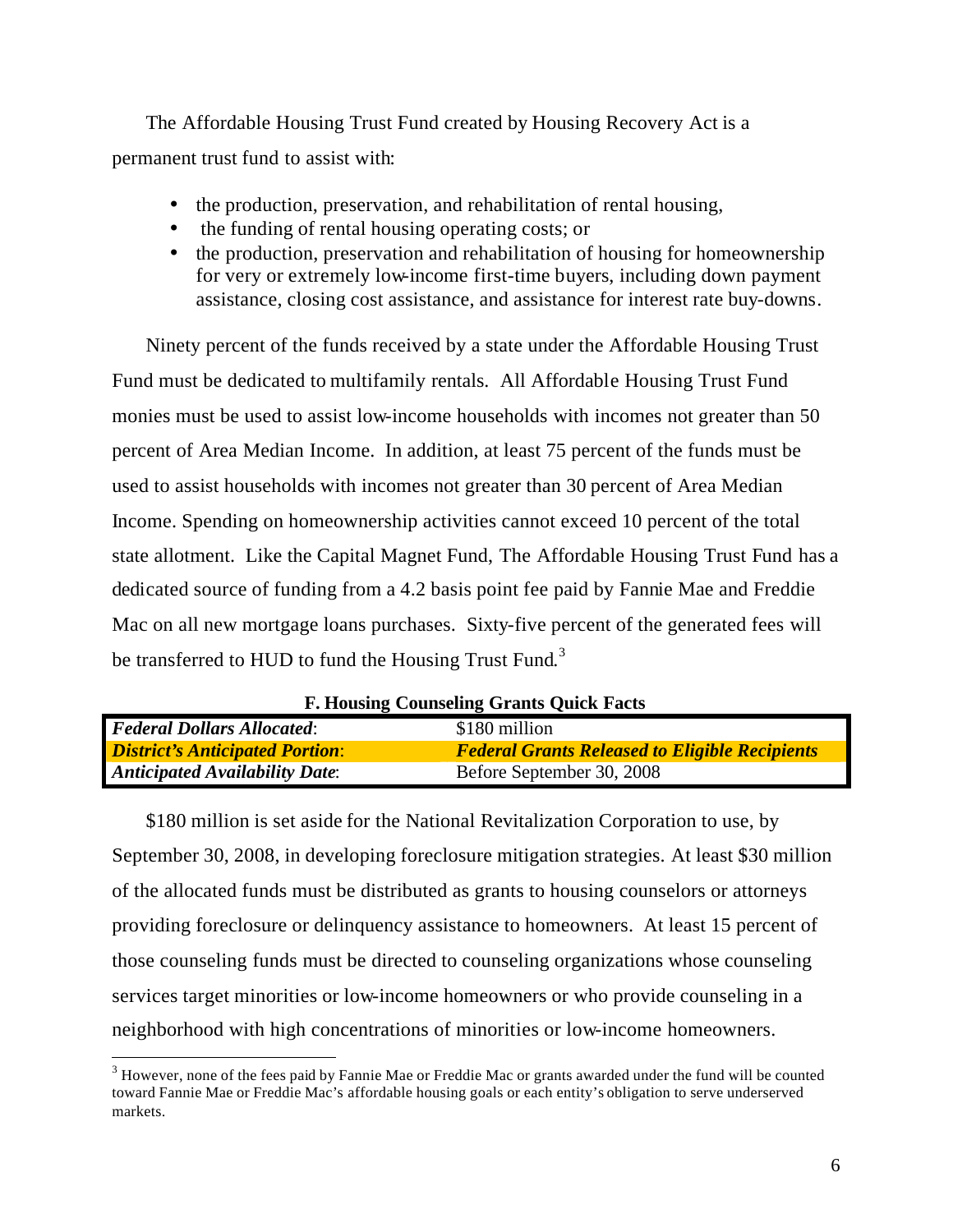### **III. IMPACT ON THE DISTRICT'S SINGLE-FAMILY PROGRAMS CHART**

| <b>SINGLE-FAMILY CHANGE</b>                                                                         | <b>IMPACT</b>                                                                                                                                                                                                                                                                                                                                                                                                                                                                                                                                                                                                                                                                                                                                                                         |
|-----------------------------------------------------------------------------------------------------|---------------------------------------------------------------------------------------------------------------------------------------------------------------------------------------------------------------------------------------------------------------------------------------------------------------------------------------------------------------------------------------------------------------------------------------------------------------------------------------------------------------------------------------------------------------------------------------------------------------------------------------------------------------------------------------------------------------------------------------------------------------------------------------|
| <b>Temporary Use of Mortgage</b><br><b>Revenue Bonds to Refinance</b><br><b>Subprime Home Loans</b> | Through 2010, an issuer may elect to use mortgage revenue<br>bonds to refinance any adjustable-rate, single-family mortgage<br>made between December 31, 2001 and January 1, 2008. Any<br>Bond issuer that elects to implement a refinancing program will<br>be required to determine the borrower's eligibility based on the<br>following standard: "will the failure to refinance the loan cause<br>the borrower a financial hardship?"                                                                                                                                                                                                                                                                                                                                             |
| <b>FHA Ban on Seller-</b><br><b>Financed Down Payment</b><br><b>Programs</b>                        | Effective October 1, 2008, the FHA will no longer insure<br>mortgages that involve a seller-funded downpayment assistance<br>program. Thus, the provision prohibits the use of downpayment<br>assistance programs funded by anyone who has a financial<br>interest in the sale.                                                                                                                                                                                                                                                                                                                                                                                                                                                                                                       |
| <b>Establishment of</b><br><b>Temporary First-Time</b><br><b>Homebuyer "Tax Credit"</b>             | In the event that the District of Columbia First-Time<br>Homebuyer Tax Credit is not renewed by Congress, <sup>4</sup> a District<br>taxpayer who purchases a principal residence between April 9,<br>2008 and July 1, 2009 and has an income of \$75,000 or less<br>$($150,000$ if filing jointly), <sup>5</sup> will be eligible to receive a tax<br>credit equal to 10% of the home's cost or a maximum of \$7500.<br>The tax credit essentially operates like an interest-free loan.<br>Accordingly, the Internal Revenue Service is required to<br>annually recapture 6.67% of the credit from the taxpayer over<br>15 years. In the event that the taxpayer sells the home prior to<br>the end of the 15 year-period, any remainder is immediately<br>recaptured upon the sale. |
| <b>Conforming/Permanent</b><br>Loan Limits for FHA,<br>Fannie Mae, & Freddie Mac                    | As of January 1, 2009, the Fannie Mae/Freddie Mac conforming<br>loan limit and the FHA permanent loan limit for District<br>Properties will increase to \$625,000.                                                                                                                                                                                                                                                                                                                                                                                                                                                                                                                                                                                                                    |

 4 The Federal first-time homebuyer credit includes a provision specifically excluding from its eligibility any District resident that may claim a first-time purchase tax credit under 26 U.S.C. §1400(c). However, the 1400(c) Tax Credit expired December 31, 2007. Recently, the House of Representatives passed legislation renewing the credit, but as of the writing of this summary—August 1, 2008—the Senate had not approved the measure.<br><sup>5</sup> The credit phases out at incomes of \$95,000 for single filers and \$170,000 for joint filers. In addition, the credit is

limited to individuals who have not owned properties within the three years preceding the purchase.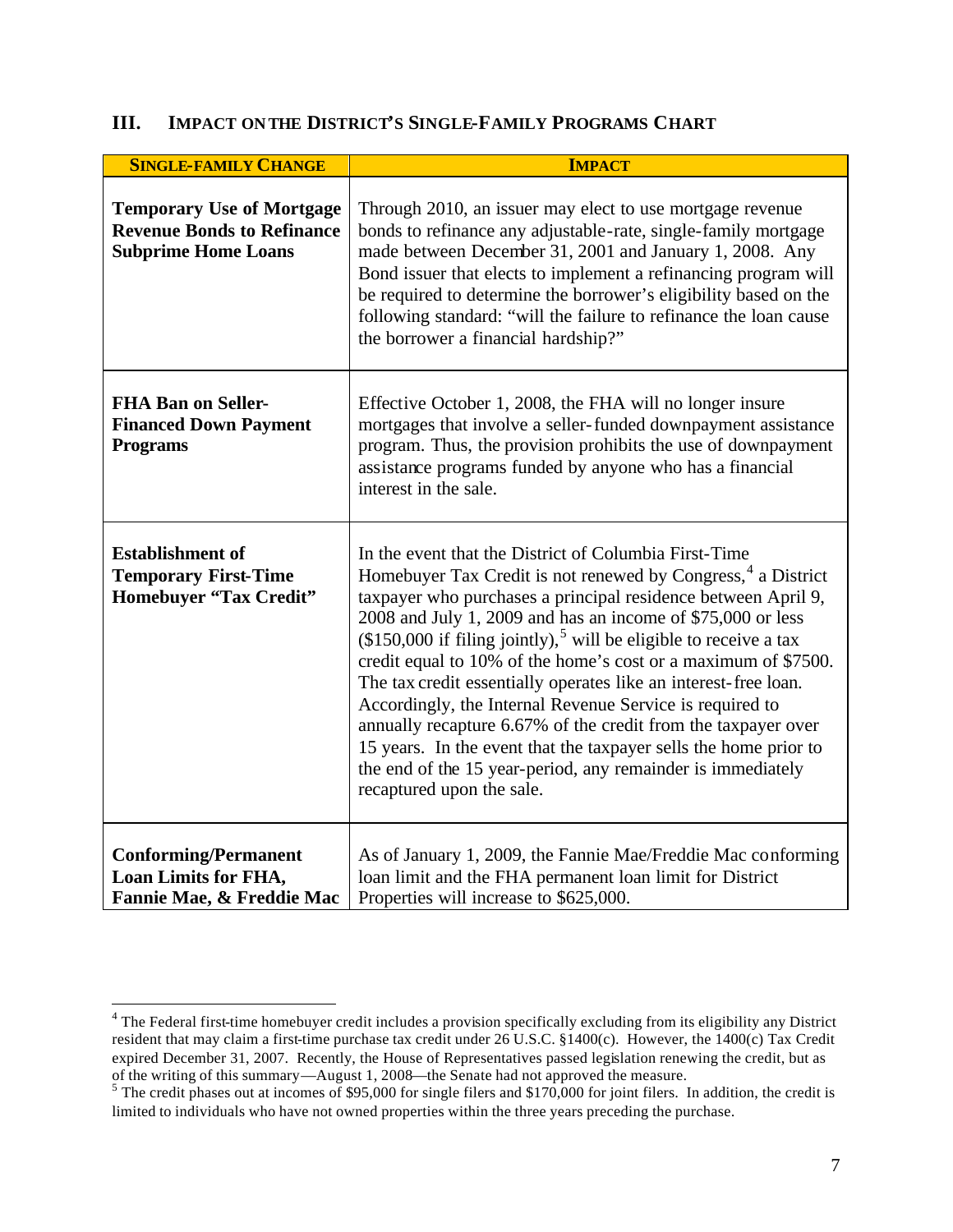| <b>Financing Mechanism</b>                | <b>Permanently</b><br><b>Excluded from</b><br><b>Alternative Minimum</b><br>Tax? | <b>Applicability Period</b> |
|-------------------------------------------|----------------------------------------------------------------------------------|-----------------------------|
| Single-Family & Multifamily               | Yes                                                                              | Bonds issued after July 30, |
| <b>Housing Bonds</b>                      |                                                                                  | 2008, excluding any         |
|                                           |                                                                                  | refunding of a bond issued  |
|                                           |                                                                                  | prior to enactment.         |
| <b>Low Income Housing Tax Credits</b>     | Credits May be used to                                                           | Buildings placed in service |
|                                           | <b>Offset Alternative</b>                                                        | after December 31, 2007     |
|                                           | Minimum Tax                                                                      |                             |
| <b>Qualified Veterans' Mortgage Bonds</b> | Yes                                                                              | Bonds issued after July 30, |
|                                           |                                                                                  | 2008                        |

#### **III. ALTERNATIVE MINIMUM TAX CHANGES**

In addition to permanently excluding the above bonds from Alternative Minimum Tax calculations, the Housing and Economic Recovery Act of 2008 also prevents the indirect inclusion of housing bonds into a corporation's calculation of alternative minimum tax by excluding tax-exempt housing bonds from the general rule that a corporation must include 75% of income from tax-exempt bonds in the company's adjusted current earnings.

### **IV. PARITY BETWEEN THE HOUSING BOND AND LIHTC REGULATIONS**

The Act implements four new regulations designed to improve parity between the regulations governing Low Income Housing Tax Credits and Housing Bonds:

- 1. Effective immediately, Housing Bonds can now be used to finance single-room occupancy units;
- 2. The determination of area median gross income for any year after 2008 will not be less than the area median gross income for the previous year.
- 3. For any housing bond financed building that also receives a low-income housing tax credit under section 42, the next available unit rule will apply on the basis of individual buildings rather than to multi-building projects.
- 4. As is already the case for LIHTC projects, a unit financed by bonds will not fail to be a qualified unit because it is occupied by a student if one of the following criteria is satisfied: